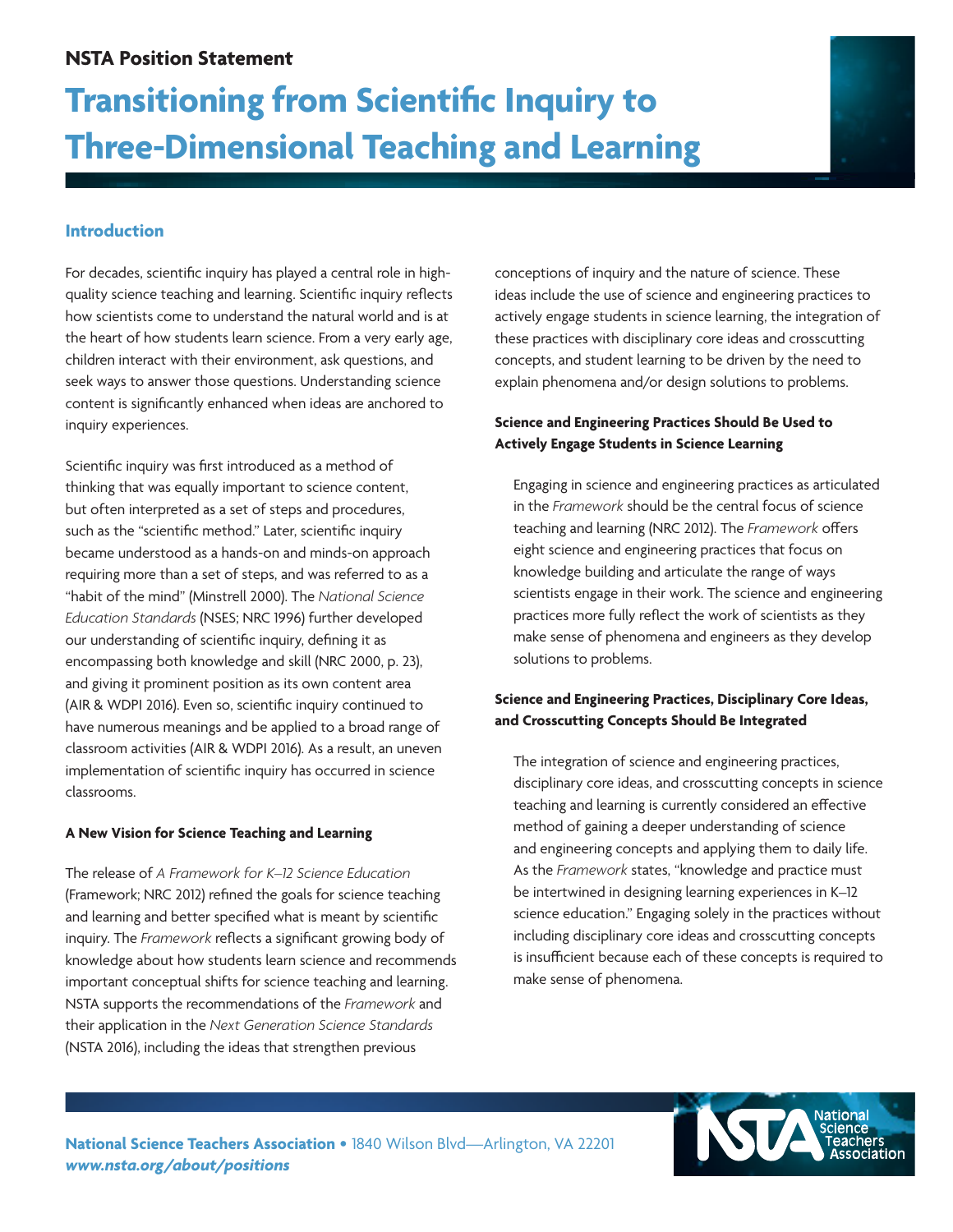

## **Page 2 of 3**

### **Phenomena Should Be Used to Engage Students in Three-Dimensional Instruction**

The goal of building knowledge in science is to develop ideas, based on evidence, that can explain and predict events in the natural or designed world. These events called phenomena—are observable and repeatable and can be explained or predicted using science knowledge (Achieve, Next Generation Science Storylines & STEM Teaching Tools 2016). Effective three-dimensional instruction requires student learning be driven by the need to explain phenomena and/or design solutions to problems. An understanding of the disciplinary core ideas and the crosscutting concepts is used in concert with science and engineering practices to explain phenomena. Crosscutting concepts provide a different lens from which scientists and engineers ask questions and reflect on the world around them. Engineering requires an individual to understand a phenomenon well enough to define problems related to it, and use that understanding to design a solution. Therefore, phenomena are central to the work of both the scientist and the engineer.

NSTA recommends a transition to three-dimensional teaching and learning and supports reflective teaching that helps students understand the connections of science and engineering practices and crosscutting concepts with the nature of science (*NGSS* Lead States, Appendix H). It's important to note that this transition is not a rejection of scientific inquiry, but represents further evolution of our understanding about what is essential to promote student learning.

## **Declarations**

NSTA calls on all stakeholders at the local, district, and state level to assume a shared and collaborative role to adopt and implement three-dimensional science education standards as articulated by the *Framework*. To make the transition from conflicting notions of scientific inquiry to three-dimensional teaching, NSTA recommends stakeholders:

- **•**  make explaining phenomena and/or designing solutions to problems the central focus of science instruction;
- **•**  choose phenomena carefully based on learning goals or curriculum, and encourage the observation of phenomena both inside and outside the classroom;
- **•**  integrate science and engineering practices, crosscutting concepts, and disciplinary core ideas into all science instruction beginning at the early grades and continuing through high school and beyond;
- promote three-dimensional teaching and learning for all children regardless of language, gender, race, ethnicity, age, skill, cognitive and physical abilities, or economic status;
- **•**  ensure that students' learning of practices, core ideas, and crosscutting concepts builds over time as described by the learning progressions in the *Framework*;
- **•**  ensure students use evidence when providing explanations of phenomena and/or solutions to problems;
- **•**  help students engage in meaningful discourse with their peers—similar to the work of scientists and engineers as they make sense of phenomena or design solutions to problems;
- **•**  create opportunities for students to make sense of phenomena using the three dimensions, construct their own explanations and arguments, and evaluate these explanations and arguments based on evidence;
- **•**  encourage students to apply their knowledge of science and their understanding of the nature of science to make informed decisions on personal, societal, and global issues;
- **•**  understand the variety of instructional models that can be used in three-dimensional science instruction and reject ideas that promote one single prescribed model or way of teaching; and
- **•**  ensure assessment of students' learning reflects their three-dimensional learning experiences.

 *Adopted by the NSTA Board of Directors February 2018* 

## **References**

Achieve, Next Generation Science Storylines & STEM Teaching Tools. 2016. Using Phenomena in NGSS-Designed Lessons and Units. STEM Teaching Tools, Institute for Science and Math Education, University of Washington. Seattle, WA. Retrieved from http://stemteachingtools.org/brief/42.